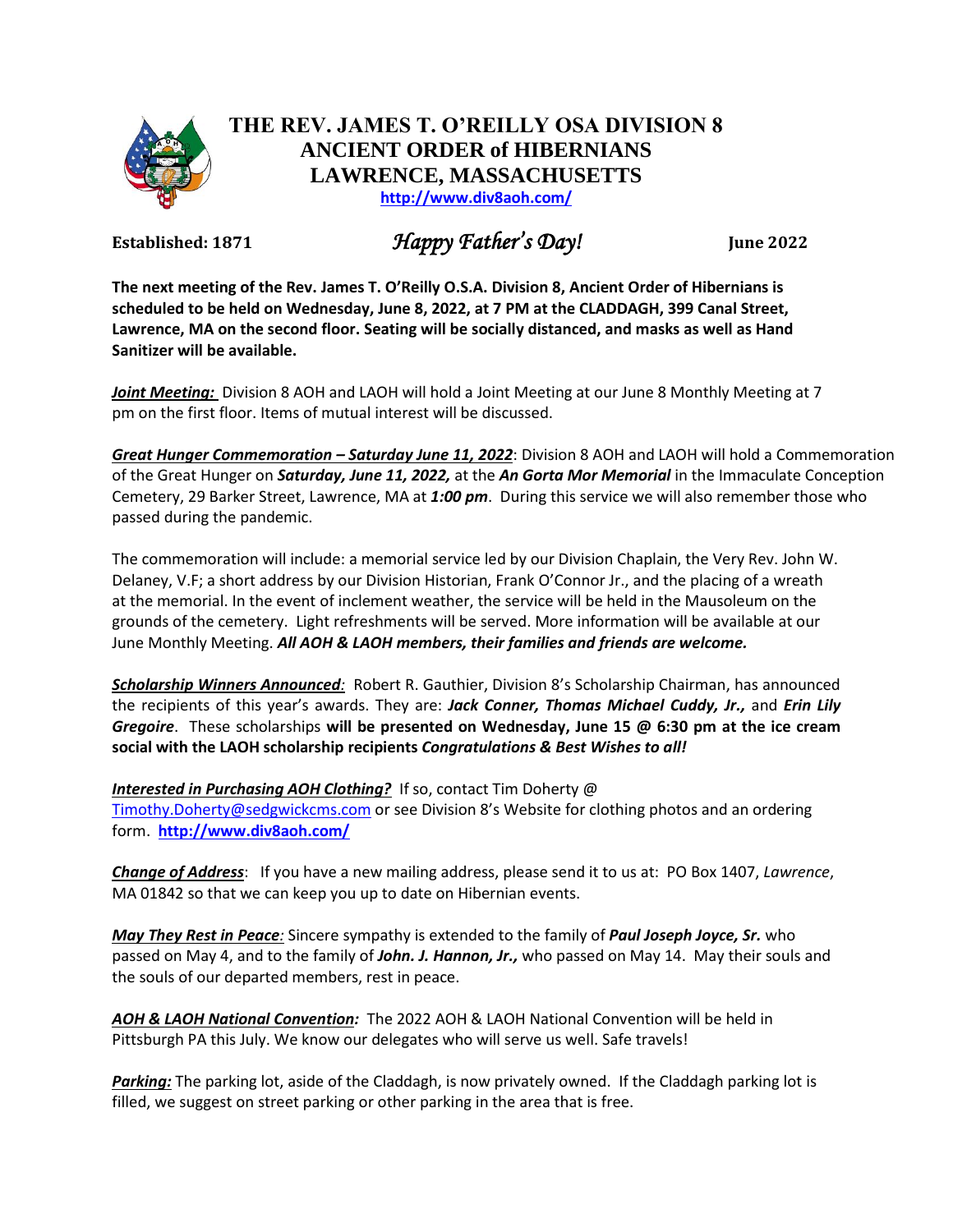*Sick Committee***:** *Irene Dixon,* 140 Prescott St, North Andover, MA 01845*; Anne Gauthier*, 330 Sutton St, North Andover, MA 01845, *Patricia Lyons,* the Residence at Salem Woods, Sally Sweet Way, Salem, NH 03079, *Red McDonald*, PO Box 5201, Salisbury, MA 01952, and *Joe Sipsey,* 945 Riverside Dr, #7A, Methuen, MA 01844

*Do You Know Someone interested in Joining Division 8?* If so, please contact our Division Organizer @ *[aohdivision8organizer@gmail.com](mailto:aohdivision8organizer@gmail.com)* for an application & more info. Please ask a friend, relative, coworker or neighbor to consider joining. Thanks!

*Golf Anyone*? Saint Monica K of C Golf Outings have resumed at Murphy's Garrison Golf Center in Haverhill and members of Division 8 AOH & LAOH are invited to join in on the fun. The course is a small nine-hole layout & perfect for beginners and experienced golfers. If you would like to join in, please contact Jeff Sullivan at [jdsullivan1@comcast.net](mailto:jdsullivan1@comcast.net) or by Cell 603-479-5395 (Please leave voicemail if no answer)

*AOH State Golf Tournament*: The 2022 Mass AOH State Golf Classic will be held on *Monday, June 13*, at the Olde Salem Greens, 75 Wilson Street, Salem, MA. This tournament is open to all AOH and LAOH members and their guests. Please contact Jack Lahey @ 603 560 8192 for more information.

*Essex County Board* [News:](News:Eseex) The Essex County Board will hold a meeting of the Essex County Board on Saturday, June 4 @ 11 am at the Home of Division 11, 105 Federal Street, Lynn, MA. All members of Division 8 AOH are welcome to attend.

*National Night Out*: Division 8 will participate in North Andover's National Night Out on August a, thanks to the endeavors of Jim Murphy. A Membership Booth will be staffed by the members of both Divisions. More information will be available at our June 8<sup>th</sup> Monthly Meeting.

*Division 8 Cornhole Tournament!* Division 8 will hold a Corn Hole Tournament on July 23 (Rain Date July 24) at the Claddagh. *Please see the enclosed flyer on this great summer event for more information.* Tim Doherty is Chairing this committee. Hope that you can join us!

*2022 Dues Past Due:* If your AOH Membership Card reads 2021, your dues are past due. Please send your check for \$25 for your 2022 AOH dues to*: Jack Lahey, P. O. Box 133, North Salem, NH 03079.* Dues may also be paid at our June 8 Monthly Meeting.

*Project Saint Patrick!* The greatest danger to our Church today is the dwindling pool of dedicated men and women who are seeking religious vocations. To help provide stipends to those who seek a religious vocation in the Catholic Church, the AOH and LAOH have established Project St. Patrick. For more information, please contact our Project St Patrick Chairman, *Bob Moran* at[: docbob4@me.com,](mailto:docbob4@me.com) *Thanks!*

*Would You Like to Receive Timely Updates of Division 8 Happenings?* If so, please e-mail Jack Lahey, your email address*.* Jack's e-mail address is: [limeric@comcast.net.](mailto:limeric@comcast.net)

*Division 8 Website:* For the latest updates on Hibernian News, please look at Division 8's website that is regularly updated by our Webmaster John Michael Pelletier. **<http://www.div8aoh.com/>**